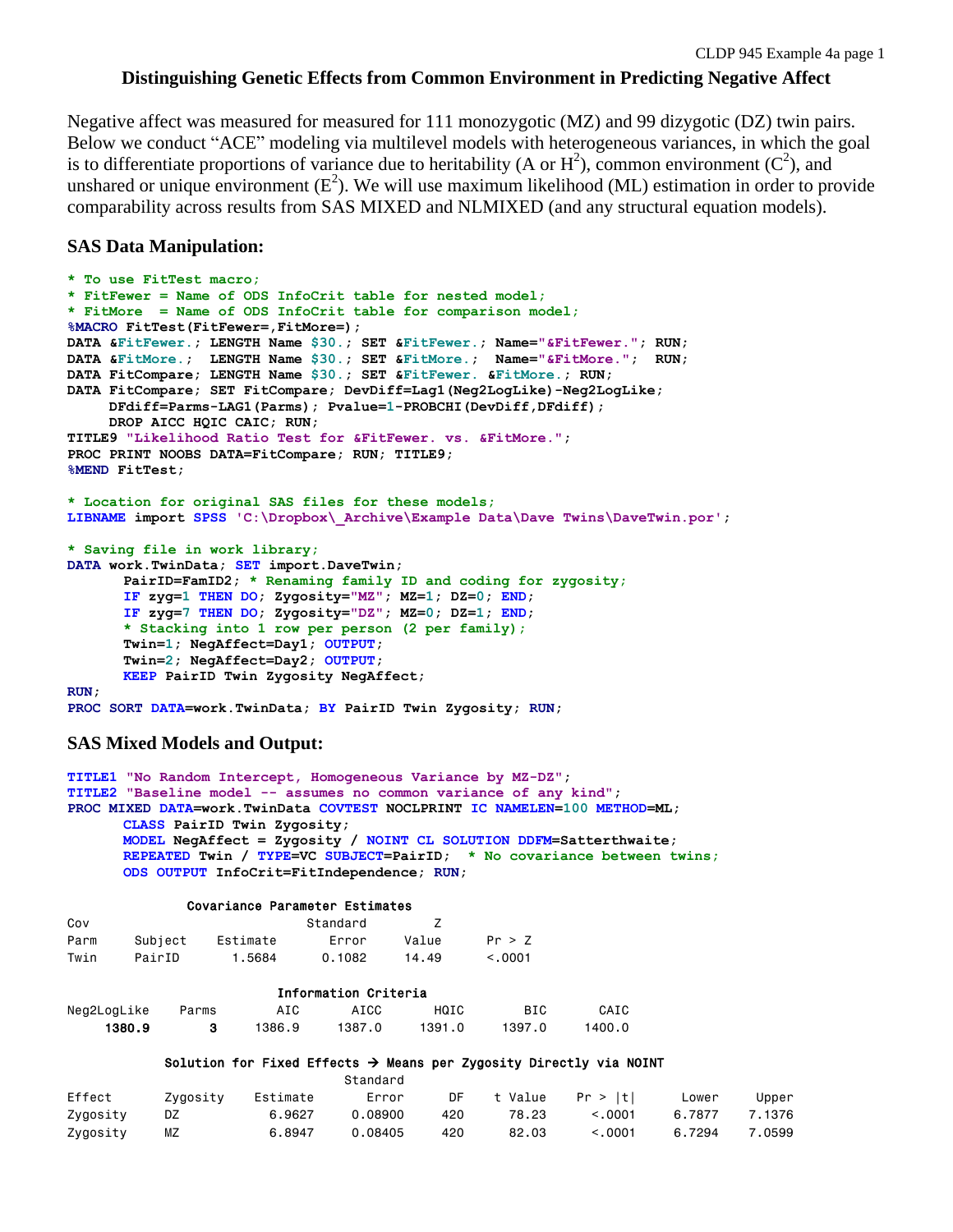**TITLE1 "Add Random Intercept, Homogeneous Variances by MZ-DZ"; TITLE2 "Tests separation of shared (common) and unshared (environment) variance"; PROC MIXED DATA=work.TwinData COVTEST NOCLPRINT IC NAMELEN=100 METHOD=ML; CLASS PairID Twin Zygosity; MODEL NegAffect = Zygosity / NOINT CL SOLUTION DDFM=Satterthwaite;**

 **RANDOM INTERCEPT / VCORR TYPE=UN SUBJECT=PairID; \* Level 2; REPEATED Twin / TYPE=VC SUBJECT=PairID; \* Level 1; ODS OUTPUT InfoCrit=FitSharedVar; RUN;** 

**\* Test of random intercept variance;**

**%***FitTest***(FitFewer=FitIndependence, FitMore=FitSharedVar);**

### Estimated V Correlation

|     | Matrix for PairID 5000 |        |                                                 |
|-----|------------------------|--------|-------------------------------------------------|
| Row | Co 11                  | Co12   | ICC (shown in VCORR):                           |
|     | 1.0000                 | 0.2525 | $\overline{0.3984 / (0.3890 + 1.1795)} = .2480$ |
|     | 0.2480                 | 1.0000 |                                                 |

### Covariance Parameter Estimates

|          |         |          | Standard |       |          |
|----------|---------|----------|----------|-------|----------|
| Cov Parm | Subject | Estimate | Error    | Value | Pr > 7   |
| UN(1,1)  | PairID  | 0.3890   | 0.1115   | 3.49  | 0.0002   |
| Twin     | PairID  | 1.1795   | 0.1151   | 10.25 | < 0.0001 |

| DF | Chi-Square | Pr > Chisq |
|----|------------|------------|
|    | 13.33      | 0.0003     |

## Information Criteria

|             |       |        | THIS HOLLON OF THE TH |             |        |        |  |  |
|-------------|-------|--------|-----------------------|-------------|--------|--------|--|--|
| Neg2LogLike | Parms | AIC    | AICC                  | <b>HOTC</b> | BIC    | CAIC   |  |  |
| 1367.6      |       | 1375.6 | 1375.7                | 1381.0      | 1389.0 | 1393.0 |  |  |

#### Solution for Fixed Effects  $\rightarrow$  Means per Zygosity Directly via NOINT

|          |          |          | Standard |     |         |          |        |        |
|----------|----------|----------|----------|-----|---------|----------|--------|--------|
| Effect   | Zvaositv | Estimate | Error    | DF  | t Value | Pr >  t  | Lower  | Upper  |
| Zvqositv | DZ       | 6.9627   | 0.09943  | 210 | 70.03   | < 0.0001 | 6.7667 | 7.1587 |
| Zygosity | ΜZ       | 6.8947   | 0.09390  | 210 | 73.43   | < 0.001  | 6.7096 | 7.0798 |

#### Likelihood Ratio Test for FitIndependence vs. FitSharedVar

|                 | Neg2Log |       |        |        |         |        |            |
|-----------------|---------|-------|--------|--------|---------|--------|------------|
| Name            | ∟ike    | Parms | AIC    | BIC    | DevDiff | DFdiff | Pvalue     |
| FitIndependence | 1380.9  |       | 1386.9 | 1397.0 |         |        |            |
| FitSharedVar    | 1367.6  | 4     | 1375.6 | 1389.0 | 13.3311 |        | .000261043 |

**TITLE1 "Keep Random Intercept, Add Heterogeneous Variances by MZ-DZ via GROUP="; TITLE2 "Tests separation of shared variance into common versus genetic"; PROC MIXED DATA=work.TwinData COVTEST NOCLPRINT IC NAMELEN=100 METHOD=ML; CLASS PairID Twin Zygosity; MODEL NegAffect = Zygosity / NOINT CL SOLUTION DDFM=Satterthwaite; \* Printing VCORR for 1st and 4th pairs, to get separate ICCs for MZ and DZ;**

 **RANDOM INTERCEPT / VCORR=1,4 TYPE=UN SUBJECT=PairID GROUP=Zygosity; \* Level 2; REPEATED Twin / TYPE=VC SUBJECT=PairID GROUP=Zygosity; \* Level 1; ODS OUTPUT InfoCrit=FitGeneticVar; RUN;** 

.3017

**\* Test of 2 different variances by zygosity; %***FitTest***(FitFewer=FitSharedVar, FitMore=FitGeneticVar);**

## Estimated V Correlation

|     | Matrix for PairID 5000 (MZ) |        |                                    |
|-----|-----------------------------|--------|------------------------------------|
| Row | Co11                        | Co12   | MZ ICC (shown in VCORR):           |
|     | 1.0000                      | 0.3058 | $1$ 0.4088 / (0.4088 + 0.9462) = . |
|     | 0.3017                      | 1.0000 |                                    |
|     |                             |        |                                    |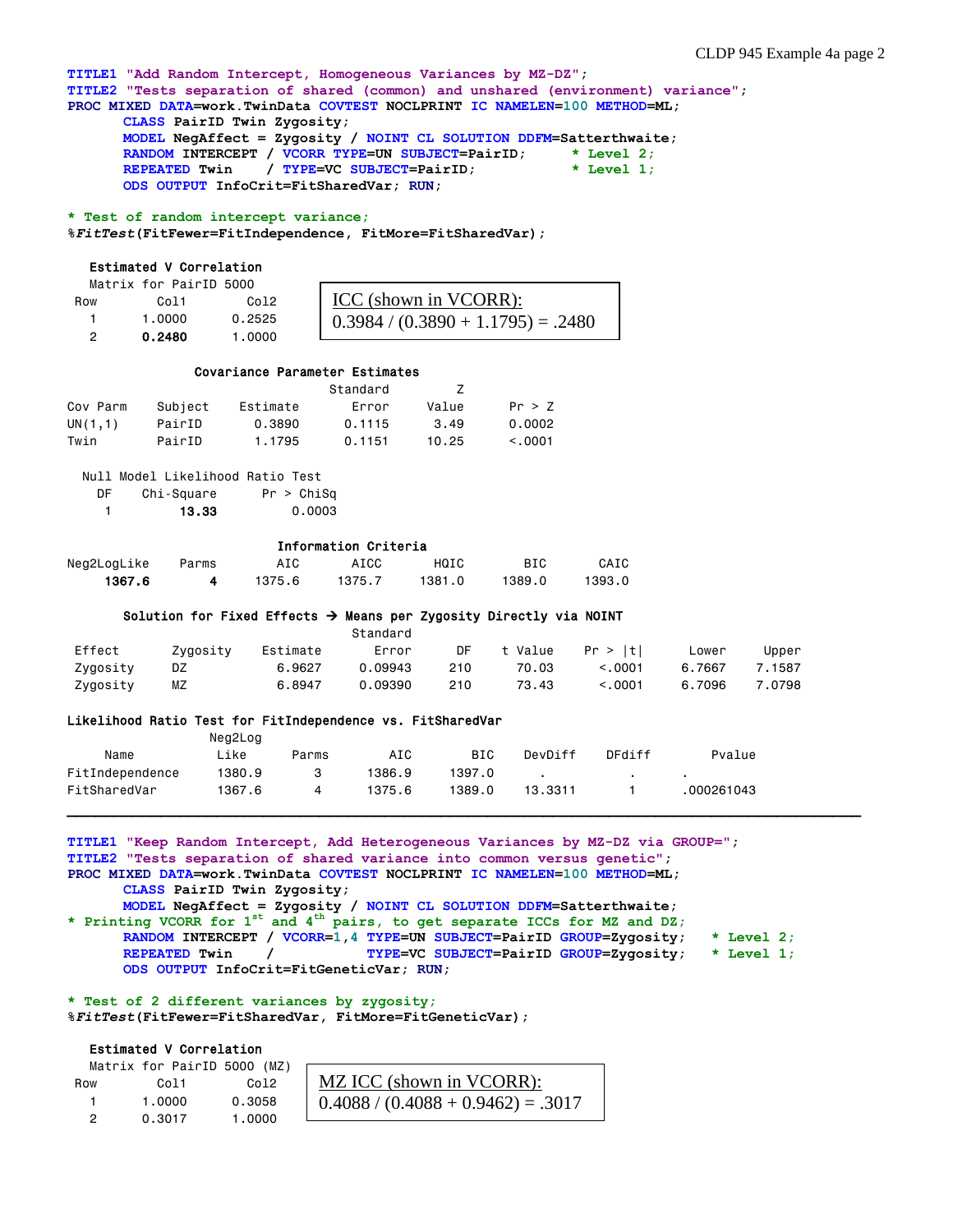### Estimated V Correlation

|     | Matrix for PairID 5013 (DZ) |        |                                      |
|-----|-----------------------------|--------|--------------------------------------|
| Row | C <sub>0</sub> 11           | Co12   | DZ ICC (shown in VCORR):             |
|     | 1.0000                      | 0.2077 | $0.3668 / (0.3668 + 1.4410) = .2029$ |
|     | 0.2029                      | 1.0000 |                                      |
|     |                             |        |                                      |

### Covariance Parameter Estimates

|          |         |             |          | Standard |       |         |
|----------|---------|-------------|----------|----------|-------|---------|
| Cov Parm | Subject | Group       | Estimate | Error    | Value | Pr > Z  |
| UN(1,1)  | PairID  | Zygosity DZ | 0.3668   | 0.1854   | 1.98  | 0.0239  |
| UN(1,1)  | PairID  | Zygosity MZ | 0.4088   | 0.1343   | 3.04  | 0.0012  |
| Twin     | PairID  | Zygosity DZ | 1.4410   | 0.2048   | 7.04  | < 0.001 |
| Twin     | PairID  | Zygosity MZ | 0.9462   | 0.1270   | 7.45  | < 0.001 |

| Information Criteria |       |        |        |        |            |        |  |  |  |
|----------------------|-------|--------|--------|--------|------------|--------|--|--|--|
| Neg2LogLike          | Parms | AIC    | AICC   | HQIC   | <b>BIC</b> | CAIC   |  |  |  |
| 1361.8               | в     | 1373.8 | 1374.0 | 1381.9 | 1393.9     | 1399.9 |  |  |  |

### Solution for Fixed Effects  $\rightarrow$  Means per Zygosity Directly via NOINT

|          |          |          | Standard |     |       |                      |        |        |
|----------|----------|----------|----------|-----|-------|----------------------|--------|--------|
| Effect   | Zygosity | Estimate | Error    | DF  |       | $t$ Value Pr > $ t $ | Lower  | Upper  |
| Zvgosity | DZ       | 6.9627   | 0.1048   | 99  | 66.44 | < 0.001              | 6.7547 | 7.1706 |
| Zygosity | ΜZ       | 6.8947   | 0.08913  | 111 | 77.35 | < 0.001              | 6.7180 | 7.0713 |

### Likelihood Ratio Test for FitSharedVar vs. FitGeneticVar

|               | Neg2Log |       |        |            |         |        |          |
|---------------|---------|-------|--------|------------|---------|--------|----------|
| Name          | Like    | Parms | AIC    | <b>BIC</b> | DevDiff | DFdiff | Pvalue   |
| FitSharedVar  | 1367.6  |       | 1375.6 | 1389.0     |         |        |          |
| FitGeneticVar | 1361.8  | 6     | 1373.8 | 1393.9     | 5.78202 |        | 0.055520 |

**Heritability** (A or  $H^2$ ), or the contribution of genetics, can be found as twice the difference of the intraclass correlation between MZ and DZ twins. **Common environment**  $(C^2)$  can be found as the difference between the intraclass correlation for MZ twins and the heritability estimate (usually constrained to be  $\geq$  0), and the **unique environment** ( $E^2$ ) can be found as the remainder (i.e.,  $1 -$  [heritability + common environment]).

Heritability (H<sup>2</sup>) = 2\*(ICC<sub>MZ</sub> – ICC<sub>DZ</sub>) = 2\*(0.3017 –0.2029) = 0.1976 Common Environment ( $C^2$ ) = ICC<sub>MZ</sub> – H<sup>2</sup> = 0.3017 – 0.1976 = 0.1041 Unique Environment ( $E^2$ ) = 1 – ( $H^2 + C^2$ ) = 1 – (0.1976 + 0.1041) = 0.6983

In addition to point estimates for these variance sources, it is often required to provide standard errors and confidence intervals for them as well. I don't know of a way to do so in MIXED, but once can use ESTIMATE statements to create linear combinations of variances in NLMIXED, as shown below.

```
TITLE1 "Last Model in MIXED Repeated in NLMIXED";
TITLE2 "Used to obtain SEs and CIs for ACE estimates"; 
PROC NLMIXED DATA=work.TwinData METHOD=GAUSS TECH=NEWRAP GCONV=1e-12; 
* Must define all parameters to be estimated and provide start values;
PARMS fintDZ=6.9 fintMZ=6.9 vU0intDZ=0.37 vU0intMZ=0.41 varEresDZ=1.44 varEresMZ=0.95;
* Setting up composite equation WITHOUT level-1 residual;
      y = DZ*fintDZ + DZ*U0i + MZ*fintMZ + MZ*U0i;
* Model for heterogeneous variance at level-2 and level-1;
       vU0int = DZ*vU0intDZ + MZ*vU0intMZ;
      varEres = DZ*varEresDZ + MZ*varEresMZ;
* Computing ICCs and ACE model parameters;
      ICCMZ = vU0intMZ/(vU0intMZ+varEresMZ);
      ICCDZ = vU0intDZ/(vU0intDZ+varEresDZ);
      H2 = 2*(ICCMZ-ICCDZ);
      C2 = ICCMZ-H2;
* Telling it which DV, defining level-1 residual;
* NegAffect is normally distributed with a mean of "y" and a variance of "VarEres";
      MODEL NegAffect ~ NORMAL(y,varEres);
```